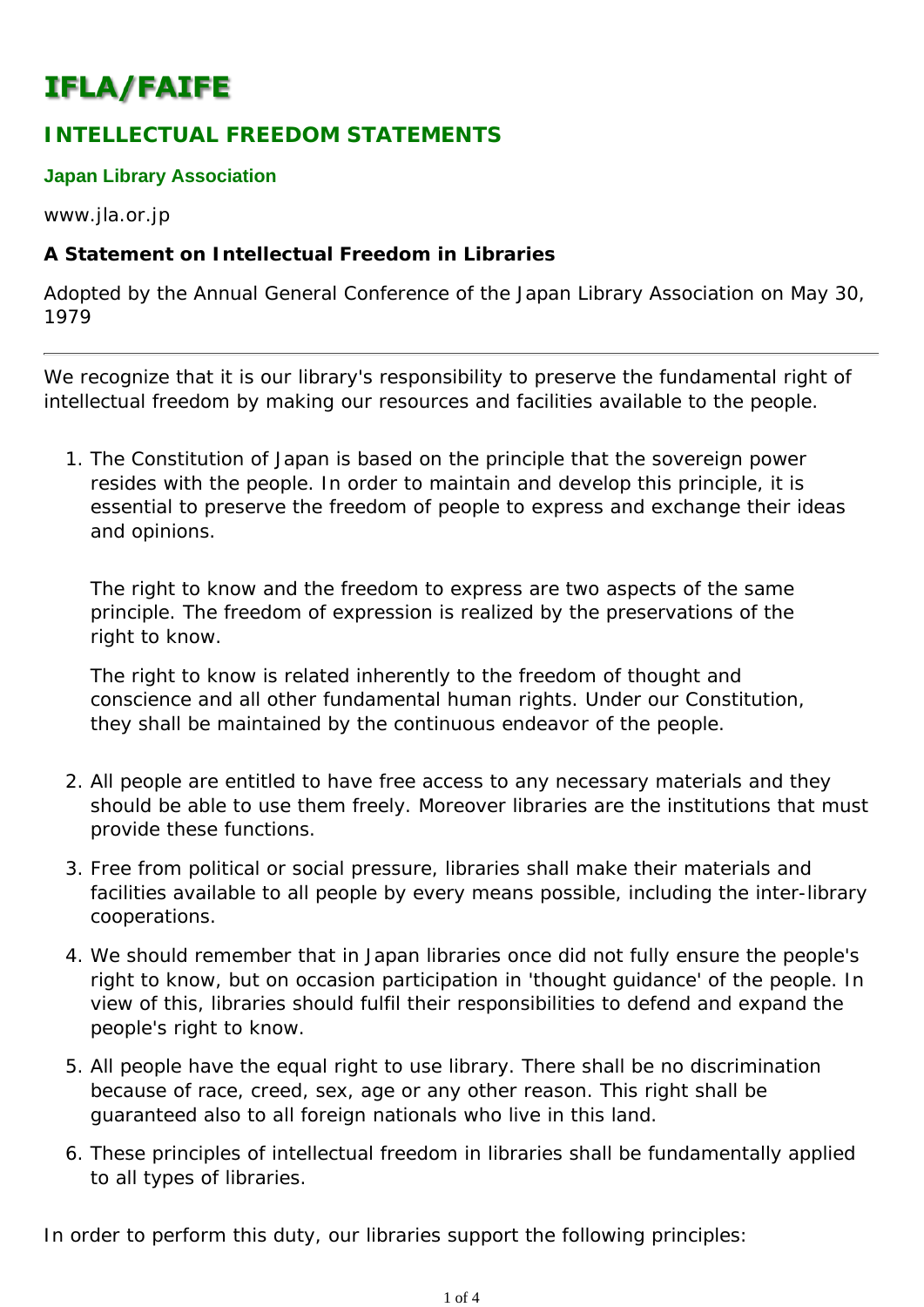### **1. The freedom of libraries to select their materials.**

- 1. In order to secure the people's right to know, libraries shall respond to every demand of the people who need the library materials.
- 2. Libraries shall select and collect their materials according to the acquisition policies autonomously set forth.

On that occasion,

- 1. Libraries shall select a wide range of materials representing all points of view concerning the controversial issues.
- 2. Libraries shall not exclude materials because they reflect political, religious or other partisan views of the author.
- Libraries shall not select materials in accordance with a librarian?s 3. individual interests or taste.
- 4. Libraries shall not abandon the freedom of selection under pressures or interference from any individuals, organizations or groups.
- 5. The above mentioned principles shall also apply to donated materials.

The thoughts and opinions expressed in materials collected for a library do not represent necessarily an endorsement by the library or librarian.

3. Libraries shall make the written acquisition policy open to the general public to encourage their criticism and cooperation.

## **2. The freedom of libraries to make their materials and facilities available to the people.**

1. In order to secure the people's right to know, all library materials shall be freely available to the people.

Libraries shall not alter, remove or discard any materials without an appropriate reason.

The free use of library materials may be restricted in the following cases. However, these restrictions shall be enforced with care and reevaluated in the future.

- When human rights or privacy of another person are violated
- When a court decision prohibits certain materials as obscene.
- When a donor has not consented to make his/her donation public for the time being.
- 2. Libraries shall preserve materials in order to make then available in the future.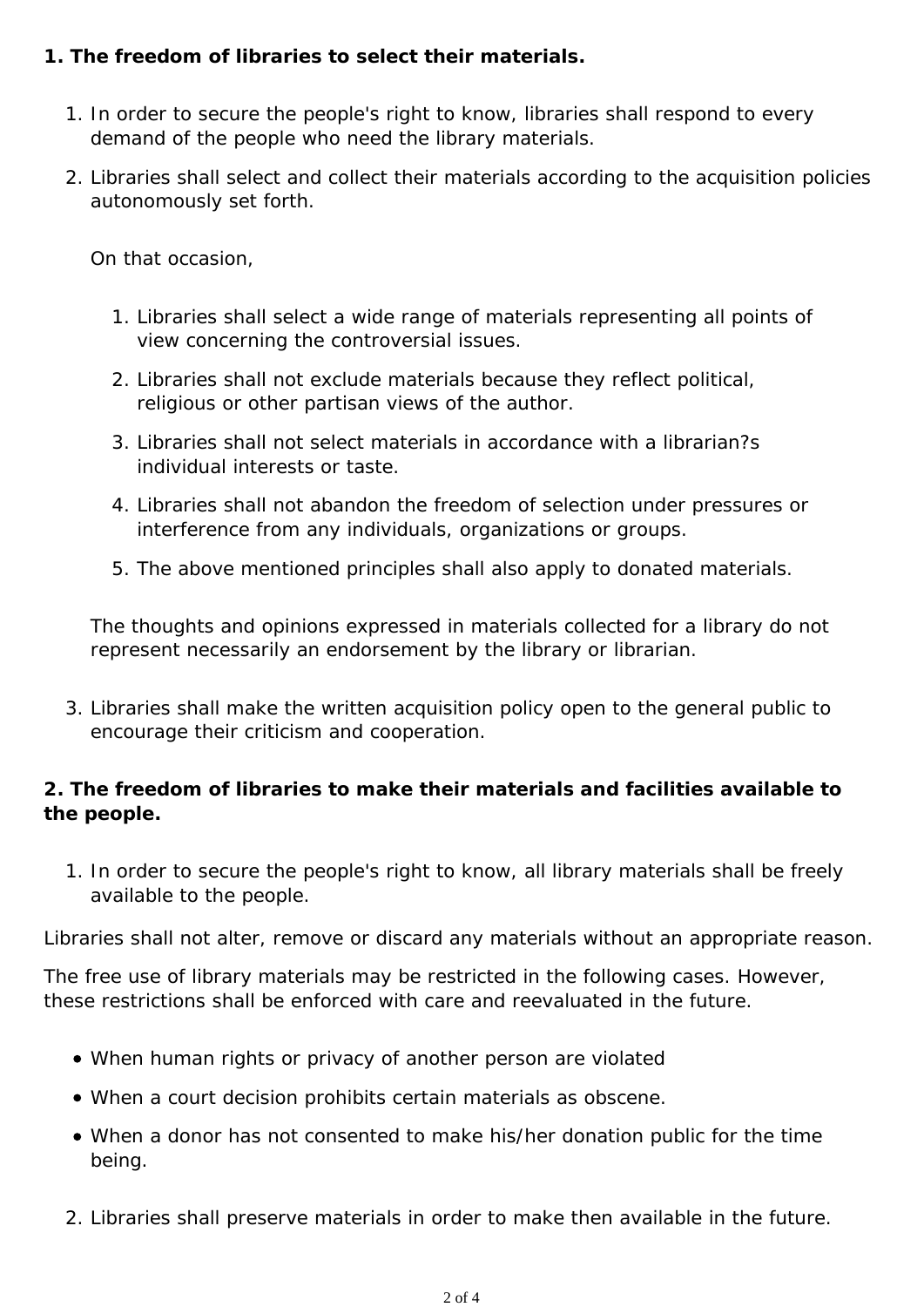Materials kept in libraries shall not be discarded by temporary social interference or pressures from individuals, organizations or groups.

Library meeting rooms and other facilities are to be located near the library 3. materials to foster learning and creative activity of patrons.

Libraries shall make their meeting rooms and other facilities available on equal terms to individuals or groups in the community apart from commercial use.

4. Any individuals, organizations or groups have no right to interfere with librarysponsored meeting or programs.

### **3. The right of libraries to protect the privacy of their patrons**.

- Whatever a person reads is a matter of his/her privacy. Therefore libraries shall not 1. disclose information concerning what patrons read. The only exception is in the case where a warrant is issued in accordance with provisions of Article 35 of the Constitution.
- 2. They shall never disclose the fact of how a patron uses the library.
- What a patron reads and how he uses the library are matters which all the library 3. personnel should keep confidential.

### **4. The right of libraries to oppose all forms of censorship.**

1. Censorship has been used to suppress people's freedom of thought and speech, and is contrary to democracy and the people's right to know.

History shows that censorship has influenced the selection of library materials and resulted in the removal or withdrawal of them at home and abroad.

Therefore, libraries shall oppose any form of censorship.

- 2. Pressure and interference from individuals, organizations or groups bring about the same results as censorship. Libraries shall also oppose these attempts to suppress thought and speech.
- 3. This suppression may lead to self-restriction on that part of library, but libraries shall get rid of it in order to maintain intellectual freedom.

We are thus united in our determination to defend intellectual freedom.

1. The state of intellectual freedom in libraries is one of the important barometers indicating the progress of democracy in a nation. If intellectual freedom in libraries is threatened, we must act to defend it. In order to do this, it is essential that libraries operate democratically and that the solidarity among librarians be strengthened.